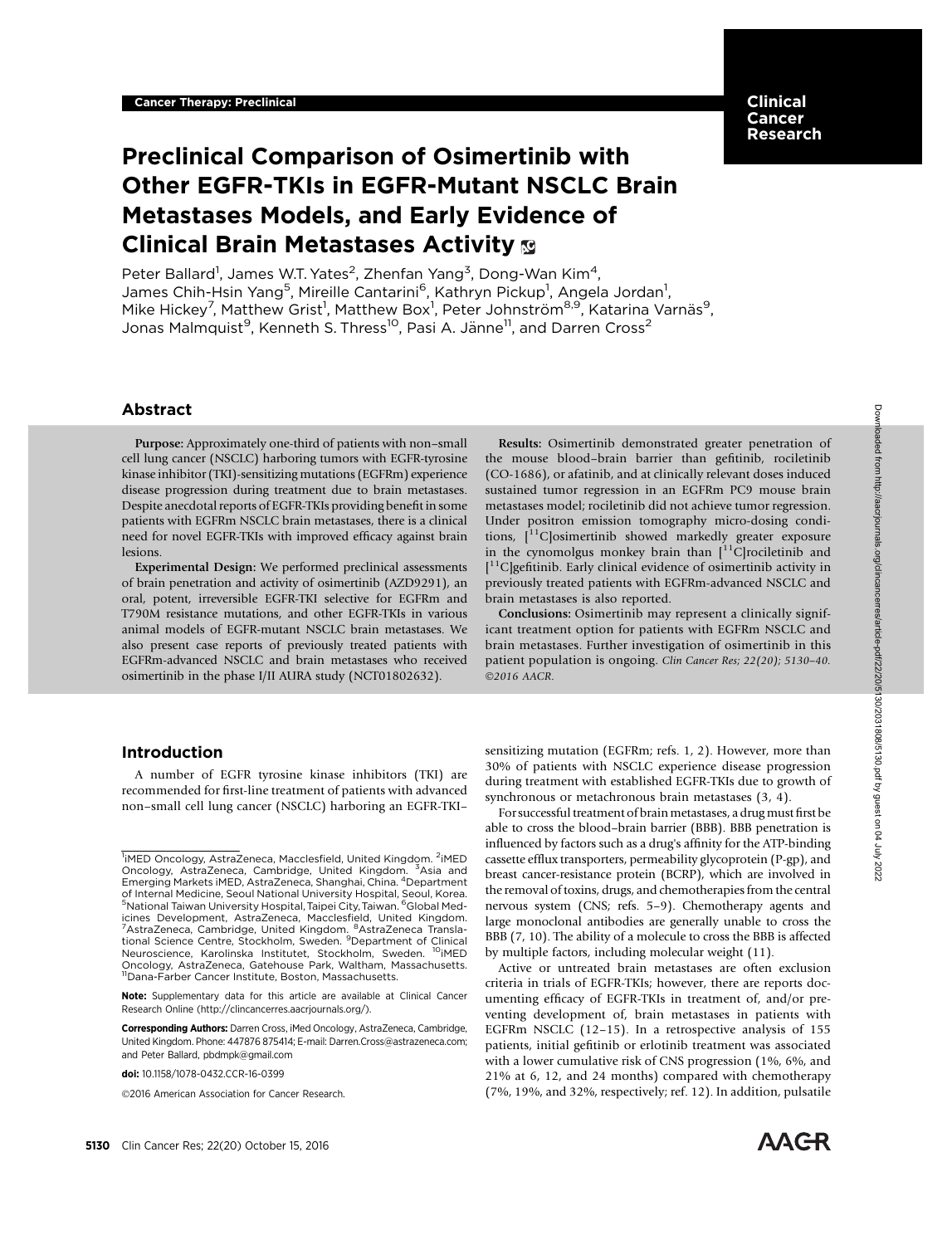## Translational Relevance

There is a clinical need for novel EGFR-tyrosine kinase inhibitors (EGFR-TKI) with improved efficacy against brain lesions. Disease progression due to brain metastases is common in patients with non–small cell lung cancer (NSCLC) harboring tumors with EGFR-TKI–sensitizing mutations (EGFRm). As such, the exposure and activity in the brain of osimertinib was analyzed. We present data that indicate that osimertinib had greater exposure in the brain compared with some other EGFR-TKIs (gefitinib, afatinib, and rociletinib), and demonstrated activity against EGFRm NSCLC brain metastases in preclinical models and early clinical reports. Osimertinib has potential as a pharmacologic treatment for patients with EGFRm NSCLC and brain metastases and may provide an important step forward, given the limitations experienced with existing treatment options.

administration of high-dose erlotinib can control CNS metastases from EGFR-mutant NSCLC (16).

Despite reports of tumor responses, the TKIs gefitinib, erlotinib, and afatinib are considered to have generally poor biopharmaceutical properties for penetrating the BBB, perhaps attributable to interactions with P-gp and BCRP (17–19). However, penetration may be increased in patients with more advanced brain metastases where BBB disruption has already occurred (20–22). In addition, there is a cumulative increase in brain metastases incidence in patients with EGFRm NSCLC over time (23). Although many patients die of systemic progression, rather than brain lesion progression, quality of life is significantly worsened, both directly and as a result of whole brain radiotherapy (WBRT), which degrades cognitive function (24). In addition, as systemic therapies improve for patients with EGFRm NSCLC, the brain may increasingly become a sanctuary site where the BBB may offer protection from pharmacological agents (22). Therefore, there exists a clinical need for EGFR-TKIs with improved BBB penetration, and it is important that new mutant-selective agents, such as osimertinib (AZD9291), an oral, potent, irreversible EGFR-TKI selective for sensitizing and T790M-resistance mutations (25, 26), and rociletinib (CO-1686; ref. 27), are explored in this context.

Osimertinib was recently approved by the FDA for treatment of patients with NSCLC harboring a T790M mutation, and whose disease has progressed following treatment with another EGFR-TKI (28). We examined the brain exposure and distribution of osimertinib and the active metabolites AZ5104 and AZ7550 in the preclinical setting. We compared brain distribution, pharmacokinetics (PK), and in vivo brain xenograft efficacy of osimertinib with other EGFR-TKIs and simulated potential clinical efficacy based on these data. Furthermore, brain penetration of radiolabeled osimertinib and other EGFR-TKIs was examined in a nonhuman primate model. We also present early evidence of clinical efficacy of osimertinib against brain metastases as part of the ongoing AURA trial (NCT01802632).

## Materials and Methods

## Test compounds and cell lines

Madin-Darby canine kidney (MDCK) epithelial cells were obtained from U.S. National Institutes of Health, Bethesda, MD,

and Netherlands Cancer Institute [multidrug-resistance protein 1 (MDR1)-MDCK]; Absorption Systems and AstraZeneca (BCRP-MDCK); ATCC (Caco2). Cells were authenticated during each experiment by monitoring transepithelial electrical resistance, and with positive controls. H1975 cells were obtained from ATCC in 2004, and authenticated by short-tandem repeat analysis in November 2012. PC9 cells (exon 19 deletion) were obtained in November 2011 from Akiko Hiraide at Preclinical Sciences R&D, AstraZeneca, and tested and authenticated by short-tandem repeat analysis in May 2013.

Details on cell line maintenance and test compounds are presented as Supplementary Information.

#### Permeability glycoprotein and breast cancer resistance protein substrate assessment

P-gp (also known as MDR1) and BCRP substrate assessments of osimertinib, AZ7550, AZ5104, rociletinib, afatinib, and erlotinib were performed using transfected MDCK cells (MDR1- MDCK; BCRP-MDCK) and the Caco2 (colon carcinoma) cell line. Digoxin, cladribine, and Ko143 10 mmol/L, valspodar 1 mmol/L, and atorvastatin 0.075 mmol/L stock solutions in DMSO were prepared as positive controls or inhibitors.

Cell monolayers were grown onto collagen-coated, 12-well, polycarbonate membranes in Costar Transwell plates  $(1.13 \text{ cm}^2)$ insert area, 0.4 µm pore size; Corning Life Sciences). Test and control compound substrate assessments were carried out in triplicate in each direction (apical [AP]-to-basolateral [BL], and BL-to-AP), co-dosed with 200  $\mu$ mol/L Lucifer yellow (LY). Aliquots were taken from the test compound receiver compartment at preselected time points and replaced with an equal volume of fresh transport buffer. Positive control receiver samples were taken at 120 minutes. LC/MS-MS was used for analysis of the test compound, and LY concentration measured using a BMG microplate reader (excitation 485 nm; emission 540 nm). Donor sample aliquots were taken at selected time points without replacement.

Relative efflux ratios of compounds between MDR1-MDCK or BCRP-MDCK cells, compared with nontransfected MDCK cells, and co-dosing with 1  $\mu$ mol/L valspodar or 10  $\mu$ mol/L Ko143, were utilized to verify whether test compounds were P-gp and BCRP substrates, respectively.

For Caco2 drug transport assays, atenolol (low permeability marker), minoxidil (high permeability marker), and digoxin (control efflux marker) were prepared in DMSO to a test concentration of 10 mmol/L. To determine test and control compound transport rates in AP-to-BL and BL-to-AP directions, LY 100  $\mu$ mol/L was run alongside all compounds. Donor samples were taken at 60 and 120 minutes, and receiver samples taken additionally at 30 and 60 minutes and replaced with an equal volume of fresh transport buffer.

Apparent permeability coefficients of test compounds across Caco2 monolayers was estimated using high-performance liquid chromatography (HPLC)/MS-MS; LY concentrations were measured using an Infinite 200 PRO microplate reader (485 nmol/L excitation; 530 nmol/L emission).

#### Rat quantitative whole body autoradiography

Tissue distribution of radioactivity in male partially pigmented (Lister-Hooded) rats was determined following a single oral dose of  $[{}^{14}C]$ osimertinib (4 mg/kg, 7.4 MBq/kg) as a suspension in aqueous hydroxypropyl methylcellulose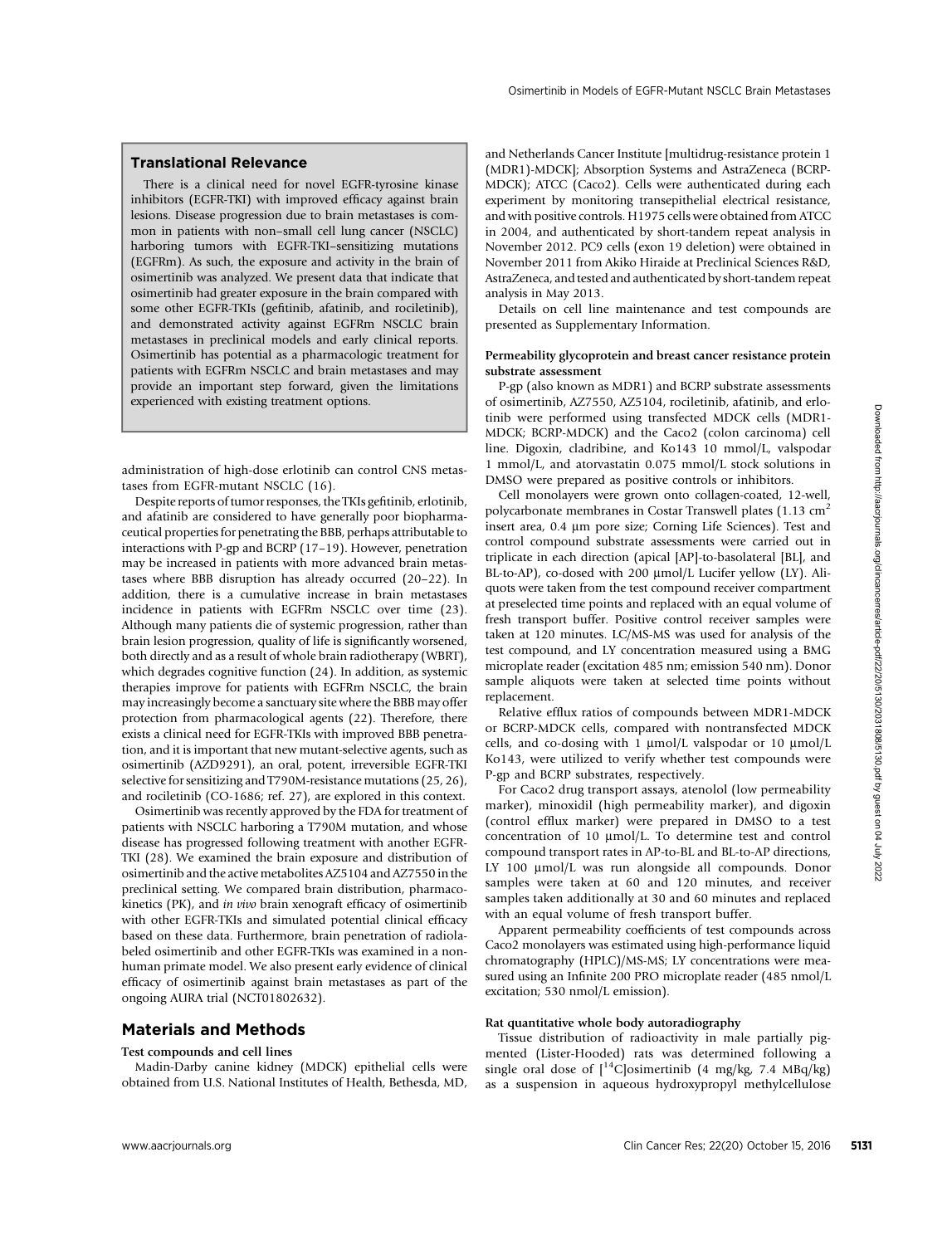[HPMC; 0.5% (w/v)]. Rats were terminated under anesthesia by cold shock at 0.5, 1, 6, and 24 hours, and 2, 7, 21, and 60 days post-dose. Animals were immersed in a freezing mixture for  $\geq$  30 minutes and subjected to sagittal plane whole body sectioning (nominal thickness  $30 \mu m$ ). Concentration of radioactivity in tissues was determined using quantitative whole body autoradiography (QWBA) by Covance Laboratories Ltd. using a validated image analysis system.

In a separate experiment, the distribution of a single oral dose of  $\int_0^{14}$ C]gefitinib (5 mg/kg, 8.3 MBq/kg) in male Pievald Virol Glaxo pigmented rats was assessed.  $[$ <sup>14</sup>C]gefitinib was administered as a suspension in 0.5% HPMC in 0.1% polysorbate 80. Rats were terminated by  $CO<sub>2</sub>$  narcosis at 1, 2, 6, 24, 48, and 96 hours postdose and frozen and sectioned as above. Radioactivity was quantified using a Phosphor Imager SF (Molecular Dynamics).

#### Brain binding in vitro

Brain tissue from treatment-naïve nude mice was homogenized with PBS (1:3, w/w), and  $[3H]$ osimertinib spiked into the blank brain homogenate at a 5  $\mu$ mol/L final concentration. Radioactive content of spiked brain homogenate was assessed by liquid scintillation counting (LSC) using Ultima Gold Scintillation cocktail. Samples were counted for 10 minutes, or until  $10^5$  counts had accumulated; test compound concentrations were calculated using the radioactive content of each sample in conjunction with the specific activity of the material used. Spiked brain homogenate was dialyzed in triplicate against PBS for 4 hours at  $37^{\circ}$ C using Spectra/Por2 equilibrium dialysis membrane discs (molecular weight cut-off of 12–14 kDa; Spectrum Laboratories Inc.). Aliquots of brain homogenate and PBS were assessed by LSC; the free fraction of test compounds in brain homogenate was calculated and overall recovery of radioactivity from cells determined. The free fraction in undiluted brain was determined from these data.

The in vitro brain binding assays of unlabeled osimertinib was carried out on a HT-Dialysis plate (HTD 96 b, Cat. no. 1006). Blank brain homogenate (1:3 with Dulbecco's PBS pH 7.4) was spiked with 5  $\mu$ mol/L test compound (in triplicate) and dialyzed (molecular weight cut-off 12–14 kDa) against 100 mmol/L PBS buffer (pH 7.4), slowly rotated at 37°C for 4 hours. Receiver and donor aliquots were taken following incubation, and donor samples further diluted. Paired samples were matrix-matched with buffer or blank brain homogenate, and precipitated with cold acetonitrile with internal standard. After centrifuging at 4000 rpm for 20 minutes, supernatant was diluted with 0.1% formic acid aqueous solution and analyzed by LC-MS/MS (API 4000; Applied Biosystems).

The in vitro brain binding assay of unlabeled gefitinib was carried out on a RED device system (Thermo Fisher Scientific) with a semipermeable membrane. Gefitinib 10 mmol/L was prepared in DMSO, and a 1 mmol/L working solution spiked in triplicate into blank brain homogenate (1:3 with PBS pH 7.4) to a  $5 \mu$ mol/L final concentration; the final percentage volume of the organic solvent was 0.5%. Spiked brain homogenate was dialyzed against PBS pH 7.4 for 4 hours at  $37^{\circ}$ C with 5% CO<sub>2</sub> for 4 hours on a slowly rotating orbital shaker. Following incubation, a 50 µL receiver aliquot, and a 5  $\mu$ L donor aliquot were taken; the donor sample was diluted with  $45 \mu L$  of blank brain homogenate. Paired samples were matrix-matched with buffer or blank brain homogenate, mixed for 2 minutes, and precipitated with 150  $\mu$ L cold acetonitrile containing internal standard. Samples were centri-

#### Mouse PK studies

Osimertinib was administered orally to female CB17 SCID mice bearing H1975 tumor xenografts at Oncodesign Biotechnology. Three mice per dose group and time point received osimertinib 5 or 25 mg/kg (as suspension in 0.5% HPMC). Mice were terminated (isoflurane overdose) and blood, brain, and tumor samples collected at 0.5, 1, 2, 4, 6, and 24 hours postdose.

Osimertinib 25 mg/kg, gefitinib 6.25 mg/kg, rociletinib 100 mg/kg, or afatinib 7.5 mg/kg were dosed to naïve female nude mice, with animals terminated (rising  $CO<sub>2</sub>$  dose) and blood and brain samples collected at 1, 2, and 6 hours postdose.

Plasma was prepared from blood in lithium heparin chilled tubes immediately after collection. Test compounds were extracted by protein precipitation using acetonitrile, containing internal standard (AZ10024306) in a 4:1 solvent:sample ratio. Samples were centrifuged for 10 minutes at 3,000 rpm; 50  $\mu$ L of supernatant was combined with 300 µL of water before HPLC/ MS-MS.

Brain and tumor samples were cut into two portions prior to snap freezing in liquid nitrogen, stored at  $-80^{\circ}$ C, and transferred to Oncology DMPK, AstraZeneca R&D. Following thawing, samples were transferred to FastPrep Lysing Matrix A tubes (MP Biomedicals LLC). Water was added (1:3 tissue:water w/v) and samples homogenized; homogenate was treated in the same way as plasma.

Exposure was expressed as area under the plasma or tissue– concentration time curve (AUC) from 0 to 6 or 0 to 24 hours according to the last concentration measured. Maximum observed concentration ( $C_{\text{max}}$ ) and time to  $C_{\text{max}}$  ( $t_{\text{max}}$ ) were direct observations of concentration versus time data. PK parameters were obtained by means of noncompartmental analysis using Phoenix32 version 6.4 (Pharsight Corporation).

#### Cynomolgus monkey PET micro-dosing

A PET microdosing study was performed in four cynomolgus monkeys (Supplementary Table S2). Monkeys were anesthetized using ketamine, and anesthesia maintained by a mixture of  $O<sub>2</sub>$ , air, and sevoflurane (2–8%). Anesthesia, heart rate, blood pressure, and body temperature were continuously monitored. Radiolabeled compounds were injected as a bolus into a sural vein. Injected radioactivity was  $141 \pm 25$  MBq corresponding to <3 mg of radiolabeled osimertinib, AZ5104, gefitinib, and rociletinib. The distribution of radioactivity following intravenous microdosing was assessed using PET imaging more than 125 minutes with a Siemens molecular imaging high-resolution research tomograph system (29). Arterial blood samples were collected and analyzed for radioactivity in blood. Separate experiments were conducted to determine radioactivity distribution to the brain and abdomen. Radioactivity concentration in brain was calculated and normalized to arterial blood radioactivity concentration as described in the Supplementary Material.

#### Mouse brain metastases xenograft

Effects of chronic once daily (QD) dosing of osimertinib, gefitinib, and rociletinib were assessed in a mouse brain metastases model. The human NSCLC cell line PC9 (exon 19 deletion) was transfected with the GL4.50[luc2/CMV/Hygro] vector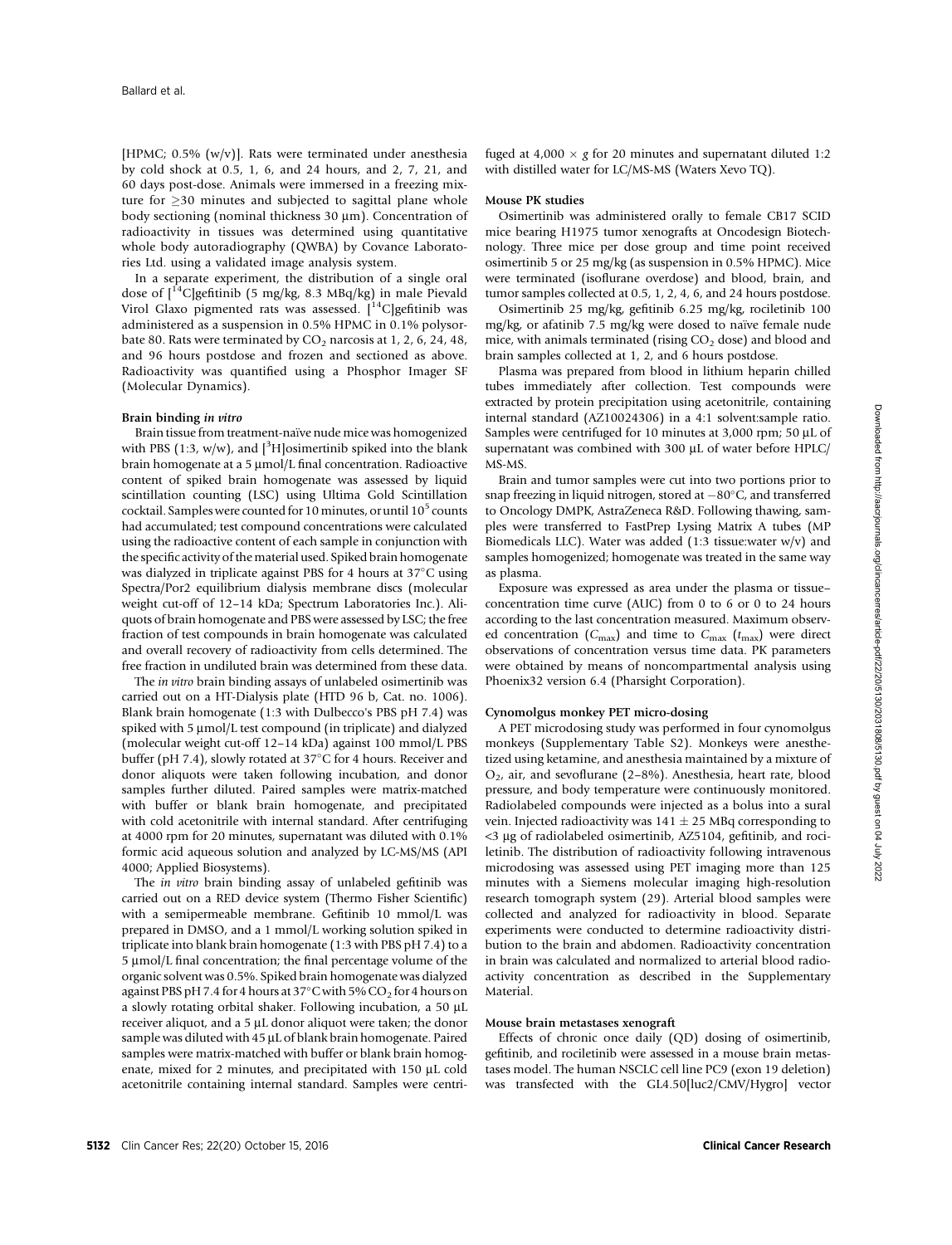Osimertinib in Models of EGFR-Mutant NSCLC Brain Metastases

containing the luciferase gene (PC9\_Luc) using lipofectamine LTX in order to monitor brain tumor growth by measuring bioluminescence signals in tumor cells (30, 31). Signal intensity was measured using the Bright-Glo Luciferase Assay System (Promega). The EGFR exon 19 deletion mutation was further confirmed in the PC9\_Luc cell line.

For the brain metastases model, PC9\_Luc cells were implanted into 6- to 8-week-old specific-pathogen-free immunodeficient nude mice purchased from Vital River by intrainternal carotid artery injection (32, 33). Bioluminescence signals were measured with an IVIS Xenogen imaging system weekly to monitor tumor growth. When signals reached the range of  $10^7$  photons/second, mice were randomized to be treated orally with osimertinib 5 or 25 mg/kg QD, gefitinib 6.25 mg/kg QD, rociletinib 100 mg/kg QD, or vehicle for 8 weeks. Bioluminescence signals (antitumor efficacy) and body weight (tolerability) were measured weekly; tumor growth inhibition was assessed by comparing mean bioluminescence intensity change for control and treated groups.

#### Pharmacokinetic–pharmacodynamic modeling

A series of modeling studies was undertaken to predict active doses of osimertinib in humans by incorporating human PK data into a previously developed PK-pharmacodynamic (PKPD) PC9 subcutaneous xenograft efficacy model that linked phosphorylated EGFR (pEGFR) inhibition to reductions in tumor volume (34). The studies also accounted for reduced free concentrations in the brain due to higher levels of binding than observed in plasma.

The PD model represents pEGFR, relative to control, as a pool homogenously distributed across the cell and cells in the tumor. The reversible interaction (docking) of the molecule with the receptor is assumed to be more rapid than the covalent binding step and subsequent deactivation of the receptor. The system is simplified with the reversible interaction characterized by the binding affinity, and the irreversible interaction characterized by a binding constant for unbound parent and metabolite. Further information on the model is presented as supplementary material.

#### Clinical case studies

We present two clinical case studies from the dose escalation/ expansion component of the ongoing phase I/II AURA study (ClinicalTrials.gov: NCT01802632; ref. 35). In these cases, presence of brain metastases was documented at study entry; patients underwent magnetic resonance imaging of the brain at baseline and every 6 weeks thereafter as part of the systemic evaluation of disease status according to RECIST version 1.1 until disease progression.

## Results

#### Osimertinib is a substrate of P-gp and BCRP transporters

Two efflux transporters, P-gp and BCRP, prevent molecules from crossing the BBB, so it was important to determine the level of osimertinib substrate activity against these transporters. Assessments were carried out in transwell plates in AP-to-BL and BL-to-AP directions (Fig. 1). Relative efflux ratios of osimertinib or its metabolite AZ5104 between MDR1-MDCK and normal MDCK cells and between BCRP-MDCK and MDCK cells suggest that these agents are P-gp and BCRP transporter substrates. When dosed in the presence of transporter inhibitors valspodar or Ko143, efflux ratios were similar to that observed in nontransfected MDCK or BCRP-MDCK cells, respectively. Collectively, data confirm that osimertinib and AZ5104 are substrates of P-gp and BCRP. The apparent permeability of AZ7550 in the BL-to-AP direction of MDR1-MDCK cells in the presence of valspodar or BCRP-MDCK cells in the presence of Ko143 suggests that AZ7550 is also a substrate of P-gp and BCRP.

In MDCK-MDR1 cells, efflux ratios of test compounds dosed at 1 µmol/L were 13.4 for osimertinib, 5.38 for rociletinib, 4.62 for afatinib, and 4.63 for erlotinib. Efflux ratios in MDCK-BCRP cells were 5.4 for osimertinib, 54.6 for afatinib, and 6.39 for erlotinib.

Osimertinib demonstrated a passive permeability profile across Caco2 cell monolayers, with no concentration dependence when tested at 1, 10, and 50  $\mu$ mol/L, and an efflux ratio <2.0. The high-binding propensity of osimertinib to cells and plasticware led to low recovery values in this in vitro study (data not shown). The present osimertinib data indicate an efflux ratio of 0.372 for osimertinib 50 µmol/L (Supplementary Table S1). In this cell line, the efflux ratios were 4.61 for rociletinib 10  $\mu$ mol/L and 11.5 for afatinib 10  $\mu$ mol/L.

#### Rat quantitative whole body autoradiography indicates that osimertinib achieves brain exposure

To begin to directly explore the extent that osimertinib can achieve brain exposure following oral dosing (4 mg/kg), we utilized QWBA in rat with radiolabeled osimertinib. The tissue exposure pattern in male pigmented animals indicated that radioactivity associated with [14C]osimertinib was rapidly absorbed and distributed into the brain, suggesting that drugrelated radioactivity may have crossed the BBB. Maximum concentrations of total radioactivity were recorded in the blood and various tissues, including the brain at 6 hours postdose; the concentration of total radioactivity in blood and brain was 0.552 and 1.02 nmol equivalents/g, respectively. The maximum brain:blood ratio was approximately 2.2, achieved by 60 minutes postdose (Supplementary Fig. S2). Distribution was maintained in the brain up to 21 days after a single dose, although the brain: blood ratio (0.2) had decreased, and was below the lower limit of quantification in blood and brain at 60 days. www.astaxteed by comparisons controllation was a model and proposition in the climate proposition of the state of the state of the state of the state of the state of the state of the state of the state of the state of the

In comparison, gefitinib achieved little brain exposure following oral dosing (5 mg/kg), with 0.36 nmol equivalents/g detected in brain and a brain:blood ratio of approximately 0.69, achieved by 6 hours postdose. Gefitinib levels in the brain were below the limit of quantification by 24 hours postdose.

#### Osimertinib exhibits high brain binding in vitro and high distribution to mouse brain

Osimertinib was highly bound in mouse brain tissue in vitro. Dilution-corrected fractions of unbound osimertinib and [<sup>3</sup>H]osimertinib in brain homogenate were 0.0009 and 0.0012 (standard error for both  $= 0.0002$ ), with no statistically significant difference between datasets ( $P = 0.3059$ ). The fraction of unbound gefitinib was  $0.0052$  (SE = 0.0002).

Although protein binding and efflux activity are important parameters contributing to BBB penetrance, they may not predict overall brain distribution. The rat QWBA study indicated that osimertinib-related material could penetrate the brain, so we were interested to discover if this radioactivity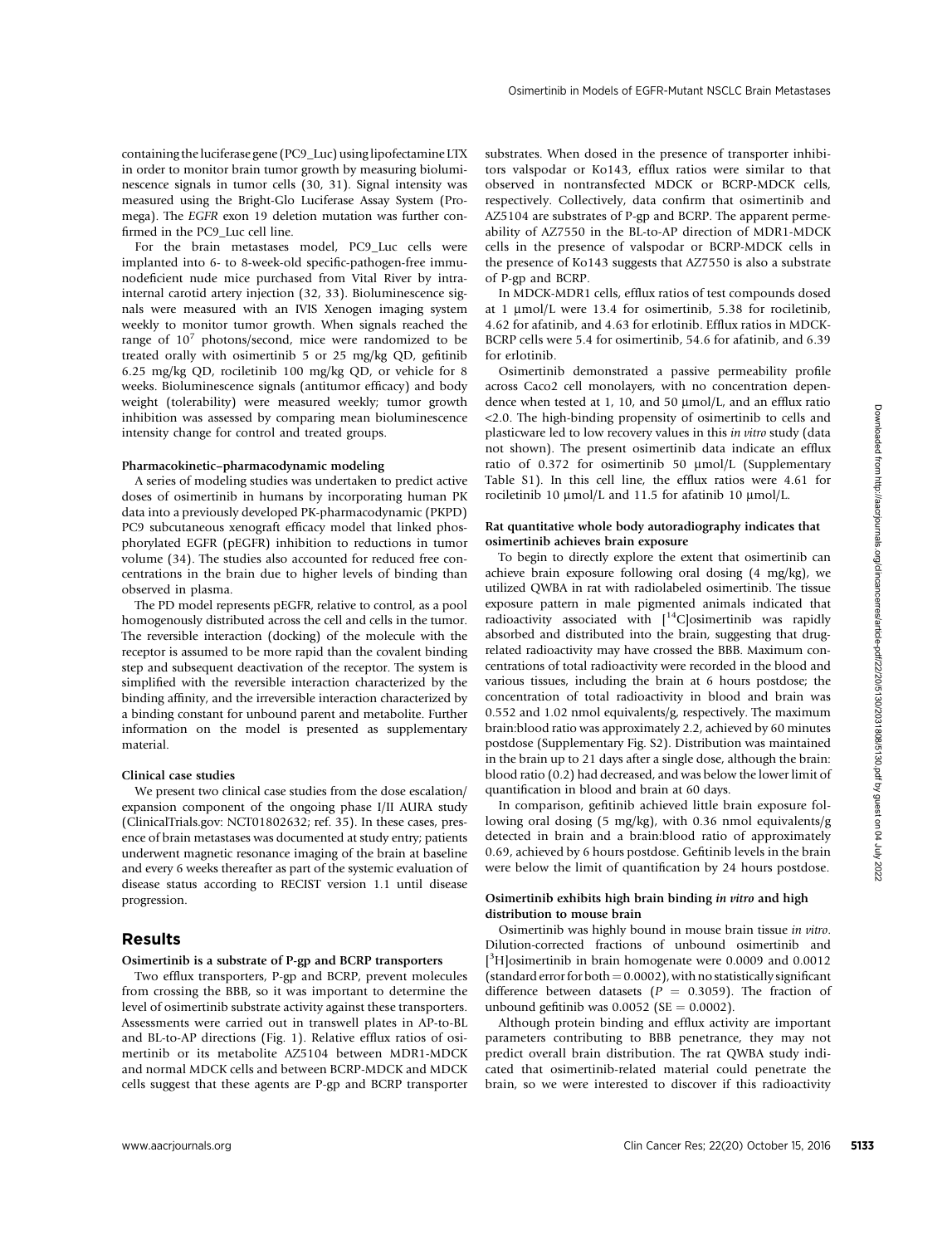

Figure 1.

Permeability of (A) osimertinib  $(i, 1 \mu \text{mol/L}; ii, 10 \mu \text{mol/L}; iii,$ 30  $\mu$ mol/L), (**B**) AZ5104 (i, 1 $\mu$ mol/L; ii, 10  $\mu$ mol/L; iii, 30  $\mu$ mol/L), and (C) AZ7550 (ii, 10 µmol/L; ii, 30 µmol/L) across MDR1-MDCK, BCRP-MDCK, and MDCK cell monolayers; (D, i.) digoxin (10 µmol/L) and osimertinib  $(1 \mu \text{mol/L})$  in the presence or absence of valspodar across MDR1–MDCK cell monolayers; (D, ii) cladribine (10  $\mu$ mol/L) and osimertinib  $(1 \mu \text{mol/L})$  in the presence or absence of Ko143 across BCRP–MDCK cell monolayers;  $(E, i)$  digoxin (10  $\mu$ mol/L) and AZ5104 (1  $\mu$ mol/L) in the presence or absence of valspodar across MDR1–MDCK cell monolayers;  $(E, ii)$  cladribine (10  $\mu$ mol/L) and AZ5104 (1  $\mu$ mol/L) in the presence or absence of Ko143 across MDR1–MDCK cell monolayers. All data presented as mean  $\pm$  SD. For positive controls, >99% inhibition of digoxin efflux in MDR1–MDCK and cladribine efflux in BCRP–MDCK cells was observed, indicating that P-gp and BCRP functioned normally in the test systems. A, apical side; B, basolateral side; BCRP, breast cancer resistance protein; ER, efflux ratio; MDCK, Madin-Darby canine kidney epithelial; MDR1, multidrug resistance protein 1; P-gp, permeability glycoprotein.

could be attributed to osimertinib and/or its metabolites. As a consequence, we measured osimertinib brain distribution directly in vivo in mouse following oral dosing at 5 and

25 mg/kg. Osimertinib was highly distributed in brain, to a similar extent as in tumor, resulting in AUC tissue:plasma ratios of 1.7 to 2.8 (Table 1). Furthermore, osimertinib was more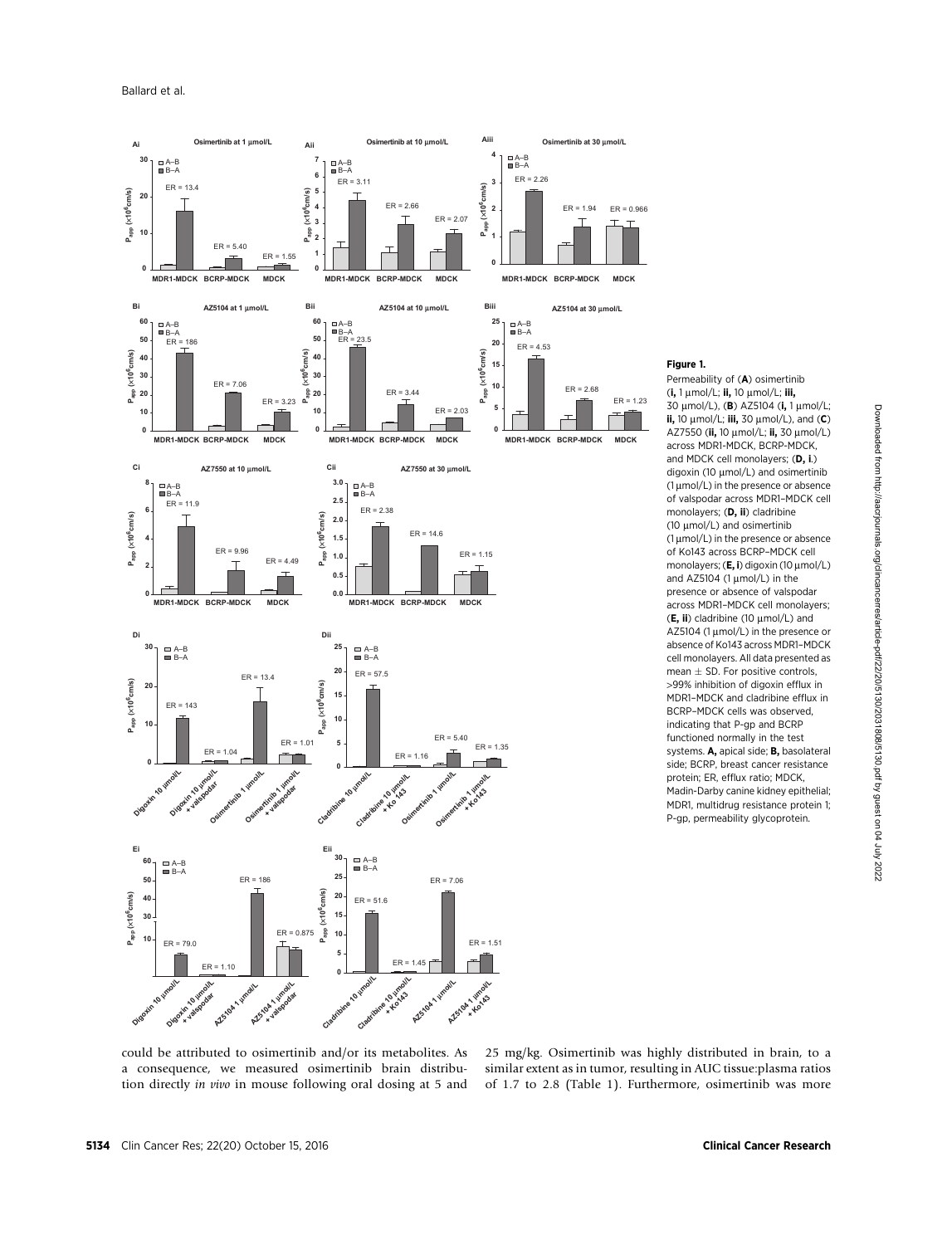|                      | Dose (mg/kg)                                |           |           |       | 25        |                                                                      |              |
|----------------------|---------------------------------------------|-----------|-----------|-------|-----------|----------------------------------------------------------------------|--------------|
| <b>Test compound</b> | Tissue                                      | Plasma    | Brain     | Tumor | Plasma    | <b>Brain</b>                                                         | <b>Tumor</b> |
| Osimertinib          | $C_{\text{max}}$ (µmol/L)                   | 1.92      | 1.03      | 0.69  | 2.98      | 7.13                                                                 | 5.79         |
|                      | $t_{\rm max}$ (hours)                       | 0.5       | ↑         | 4     | 0.5       | 4                                                                    | 4            |
|                      | $AUC_{0-t}$ (µmol/L.h/L)                    | 4.82      | 8.56      | 8.19  | 23.9      | 67.0<br>3.48<br>2.8<br>0<br>0<br>0<br><b>ND</b><br>0.16<br>4<br>0.80 | 66.2         |
|                      | $t_{1/2}$ (hours)                           | 2.85      | 3.09      | 5.90  | 2.81      |                                                                      | 6.68         |
|                      | Tissue/plasma AUC ratio<br>1.8<br><b>NA</b> | 1.7       | <b>NA</b> |       | 2.8       |                                                                      |              |
| AZ5104               | $C_{\text{max}}$ (µmol/L)                   | 0.21      | 0         | 0.07  | 0.86      |                                                                      | 0.66         |
|                      | $t_{\text{max}}$ (h)                        | 2         | 0         | 6     | 4         |                                                                      | 6            |
|                      | $AUC_{0-t}$ (µmol/L.h/L)                    | 1.02      | 0         | 0.26  | 10.5      | 0.10                                                                 | 9.03         |
|                      | Tissue/plasma AUC ratio                     | <b>NA</b> | <b>ND</b> | 0.26  | <b>NA</b> |                                                                      | 0.86         |
| AZ7550               | $C_{\text{max}}$ (µmol/L)                   | 0.27      | 0         | 0.15  | 0.64      |                                                                      | 1.08         |
|                      | $t_{\rm max}$ (hours)                       | 0.5       | 0         | 4     | 4         |                                                                      | 4            |
|                      | $AUC_{0-t}$ (µmol/L.h/L)                    | 1.14      | 0         | 0.72  | 8.07      |                                                                      | 15.8         |
|                      | Tissue/plasma AUC ratio                     | <b>NA</b> | <b>ND</b> | 0.63  | <b>NA</b> |                                                                      | 2.0          |

Table 1. Osimertinib, AZ5104, and AZ7550 pharmacokinetics in plasma, brain, and H1975 tumor following oral administration of osimertinib at 5 and 25 mg/kg to female SCID mice

Abbreviations: AUC, area under the plasma or tissue concentration-time curve; AUC<sub>0-t</sub>, area under the plasma or tissue concentration-time curve from time 0 to time t; C<sub>max</sub>, maximum plasma concentration; NA, not applicable; ND, not determined;  $t_{1/2}$ , terminal half-life;  $t_{\text{max}}$ , time to C<sub>max</sub>.

highly distributed to mouse brain than gefitinib, rociletinib, or afatinib (Table 2). The brain: plasma  $C_{\text{max}}$  ratio for osimertinib was 3.41. In comparison, ratios for gefitinib, rociletinib, and afatinib were only 0.21,  $<0.08$ , and  $<0.36$ , respectively, with brain concentrations of rociletinib and afatinib below the assay lower limit of quantification. The unbound brain-to-plasma partition ratio (Kp<sub>uu,brain</sub>) was 0.39 and 0.02, for osimertinib and gefitinib, respectively, but could not be determined for rociletinib and afatinib.

Of interest, based on AUC from time 0 to time  $t$  (AUC<sub>0-t</sub>), the osimertinib metabolites AZ5104 and AZ7550 were observed at 21% to 44% and 24% to 34% of osimertinib at 5 and 25 mg/kg, respectively. AZ5104 exposure in tumor was at somewhat lower levels than observed in plasma; tumor:plasma ratios ranged from 0.26 to 0.86 (Table 1). However, in contrast to parent, no AZ5104 concentrations above the assay limit of detection (0.08  $\mu$ mol/L) were measurable in brain (Table 1). Similarly, AZ7550 exposure in tumor was at similar levels to that observed in plasma; tumor:plasma ratios ranged from 0.63 to 2.0 (Table 1). AZ7550 showed minimal brain distribution with a brain:plasma ratio of 0.1 determined at the 25 mg/kg dose; distribution in brain was below the assay lower limit of detection  $(0.02 \text{ \mu mol/L})$  at 5 mg/kg (Table 1).

#### Osimertinib displays brain exposure in a cynomolgus monkey PET microdosing model

To further investigate osimertinib brain exposure using a quantitative imaging of radiolabeled drug approach, we used PET microdosing in cynomolgus monkeys. Under microdosing conditions (total dose <3 µg),  $[$ <sup>11</sup>C]osimertinib showed marked exposure in the cynomolgus monkey brain in contrast to its active

Table 2. Distribution to mouse brain of osimertinib, gefitinib, rociletinib, and afatinib following oral administration

|                                     | Osimertinib | Gefitinib | <b>Rociletinib</b> | Afatinib   |
|-------------------------------------|-------------|-----------|--------------------|------------|
| Dose (mg/kg)                        | 25          | 6.25      | 100                | 7.5        |
| Plasma $C_{\text{max}}$ (µmol/L)    | 0.82        | 0.82      | 3.32               | 0.14       |
| Brain $C_{\text{max}}$ (µmol/L)     | 2.78        | O 17      | <b>BLQ</b>         | <b>BLQ</b> |
| Brain/plasma $C_{\text{max}}$ ratio | 3.41        | 0.21      | &0.08              | < 0.36     |

NOTE: Doses equivalent to clinical doses or reported previously. Abbreviation: BLQ, below limit of quantification (rociletinib 0.25 µmol/L, afatinib

0.05  $\mu$ mol/L);  $C_{\text{max}}$ , maximum plasma concentration.

metabolite  $\left[ {}^{11}C \right]$ AZ5104, and other EGFR-TKIs (Fig. 2). Following intravenous administration of  $\int_0^{11}$ C | osimertinib, distribution to the brain was fast, plateauing at 1.29%  $\pm$  0.42% (N = 3) of injected radioactivity within 10 minutes. In contrast, administration of  $\binom{11}{1}$ C|AZ5104 (0.17%; N = 2),  $\binom{11}{1}$ C|gefitinib (0.11%; N = 2), and  $\int_1^{11}$ C | rociletinib (0.023%; N = 2) resulted in very low brain exposure, with no regional differences in brain radioactivity observed. Ratios of the area under the brain radioactivity concentration–time curve from 0 to 90 minutes to that for blood radioactivity were calculated for  $\binom{11}{1}$ C | osimertinib (2.62 ± 1.42),  $[$ <sup>11</sup>C]AZ5104 (0.35),  $[$ <sup>11</sup>C]gefitinib (0.28), and  $[$ <sup>11</sup>C]rociletinib  $(0.025)$ .

Assessment of whole body distribution up to 120 minutes postdose revealed extensive hepatobiliary excretion of [ <sup>11</sup>C]rociletinib; hepatobiliary excretion of  $[$ <sup>11</sup>C]osimertinib and [ <sup>11</sup>C]gefitinib occurred to a lower degree at a slower rate (Fig. 2).

No adverse effects or significant changes in physiological or blood parameters related to administration of radioactive test compounds were observed.

#### Osimertinib causes regression in a mouse EGFRm brain metastases model

As the PK and PET studies supported brain penetration of osimertinib, but not its metabolites, we explored how this translated into antitumor activity in a mouse PC9 (exon 19 deletion) xenograft brain metastases model. For this aggressively growing tumor model, there was only one control animal from a cohort of six still on study after day 50, as the tumor in this mouse grew slower than in other controls. Consequently, the control growth curve is observed to decrease after day 50 (Fig. 3A). A dosedependent tumor regression was achieved with osimertinib (Fig. 3A), which correlated with overall survival (Fig. 3B). The dose of osimertinib 25 mg/kg QD, roughly equating to the 80 mg QD clinical dose of osimertinib in terms of exposure, was well tolerated and induced sustained tumor regression until study end at day 60, with a little weight loss at the initial time point and no subsequent decrease throughout the dosing period (Fig. 3C). Although the lower 5 mg/kg QD dose of osimertinib also caused tumor regression, it was more transient, only occurring in the first 3 weeks (Fig. 3A). In contrast, no tumor regression was achieved with rociletinib 100 mg/kg, approximately equivalent to a 500 mg twice daily human dose, and no survival benefit was observed (Fig. 3). A clinically relevant dose of gefitinib highly distributed to meast train the gention). Solvention between a diversions of PC/Grientries, 22(20) October 15, 2016 october 16, 2016 controlled from https://aacrimic.org/clincancer.<br>
Solvention of the base of the st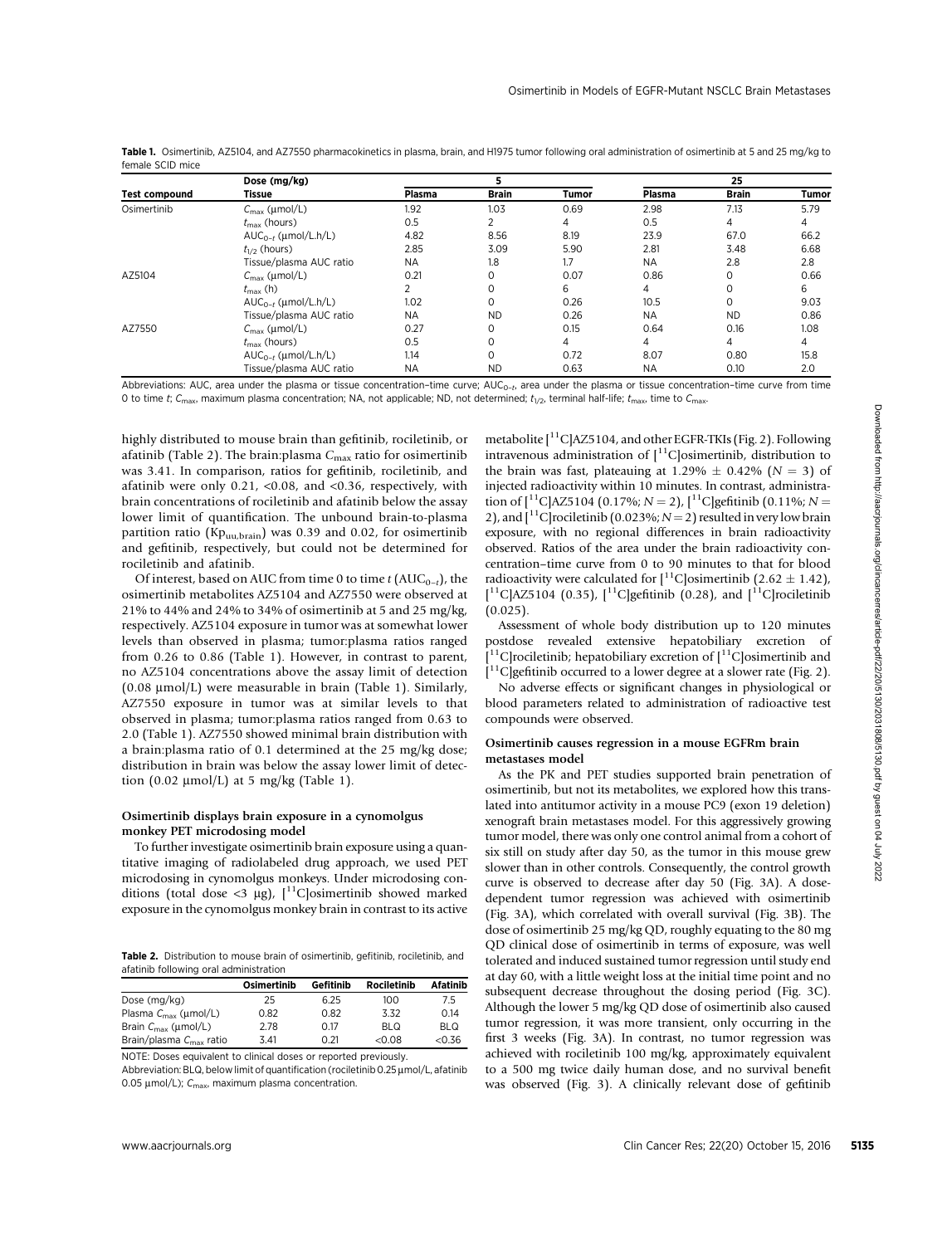

#### Figure 2.

PET images following administration of microdoses of [<sup>11</sup>C]osimertinib, [<sup>11</sup>C]AZ5104, [<sup>11</sup>C]rociletinib, and [<sup>11</sup>C]gefitinib to cynomolgus monkeys. A, color-coded PET images showing distribution of radioactivity in the brain of monkey ID#0702004 (average data from 5 to 123 minutes are shown); **B**, color-coded PET images showing distribution in the hepatobiliary system of radioactivity for [<sup>11</sup>C]osimertinib and [<sup>11</sup>C]rociletinib (monkey ID #0610010), and [<sup>11</sup>C]gefitinib (monkey ID #0702004; average data from 0 to 123 minutes are shown; data for AZ5104 unavailable).

6.25 mg/kg, approximating to the exposure of a 250 mg QD human clinical dose, also demonstrated only transient tumor regression, for up to 20 days (Supplementary Fig. S3).

#### Predicting osimertinib clinical brain metastasis activity using PK-PD modeling

Overall, preclinical data indicated that osimertinib could potentially achieve efficacy in mutant EGFRm brain metastases. We therefore wanted to translate this into a clinical context using a PKPD modeling approach. The plasma PKPD model for osimertinib was adjusted according to mouse BBB penetration and binding data. After adjusting for control growth, simulated efficacy suggested that the model adequately predicted efficacy (Fig. 4), validating the assumption of adjusting for free exposure in the brain metastases model. Simulation based on subcutaneous xenograft models and free brain exposure to osimertinib revealed that higher doses were needed to achieve the same percentage tumor growth inhibition of brain metastases as seen in the primary tumor (Fig. 4), potentially due to lower free exposure of osimertinib and AZ5104 in the brain than systemically. Tumor growth simulations using human exposure of osimertinib predicted that a human dose of at least osimertinib 80 mg QD could be sufficient to target EGFRm NSCLC brain metastases.

## Proof of principle clinical brain metastases activity of osimertinib in clinical case studies

As clinical proof of principle to support the preclinical findings, we report two clinical case studies (Fig. 5.) demonstrating evidence of clinical activity of osimertinib in brain metastases observed in the AURA phase I/II study (NCT01802632) in patients with acquired resistance to current EGFR-TKIs (35).

Case study 1 is of a 62-year-old Asian female diagnosed with EGFRm (exon 19 deletion) advanced NSCLC. This patient had been previously treated with gemcitabine/cisplatin for four cycles [outcome: stable disease (SD)], gefitinib between June 2011 and October 2012 [partial response (PR)], and pemetrexed for 10 cycles between November 2012 and June 2013 (SD), with WBRT between December 2012 and January 2013. Biopsy in July 2013 identified T790M mutation. The patient started osimertinib 40 mg QD in a T790M positive expansion cohort of the AURA clinical study on August 7, 2013. PR was achieved from the 12 week Response Evaluation Criteria In Solid Tumors (RECIST) 1.1 scan in October 2013, with noncomplete response-nonprogressive disease (in effect, SD) reported in the nontarget lesions (including brain metastases). The patient was ongoing with systemic PR as of May 1, 2015, 632 days after starting osimertinib.

Case study 2 is of a 59-year-old Asian female diagnosed with EGFRm (L858R) advanced NSCLC. This patient was previously treated with erlotinib between October 2011 and October 2012 (outcome: PR), pemetrexed/cisplatin/carboplatin for five cycles between October 2012 and January 2013 (SD), erlotinib between January 2013 and March 2013 (nonevaluable [NE]), docetaxel for three cycles between April 2013 and June 2013 (SD), and gemcitabine for two cycles between June 2013 and July 2013 (NE). Biopsy in August 2013 identified a T790M mutation. The patient started osimertinib 80 mg QD in a T790M positive expansion cohort of the AURA clinical study on September 2, 2013, and PR was achieved from the 6-week RECIST 1.1 scan in October 2013, with noncomplete response-nonprogressive disease (in effect, SD) reported in the nontarget lesions (including brain metastases). PR remained for the 12- and 18-week systemic assessments. Disease progression was observed in the brain as nontarget lesions at the 24-week scan in February 2014, although extracranial target lesions remained in response. The patient discontinued osimertinib on March 10, 2014, after 189 days on study treatment, and commenced vinorelbine on March 10, 2014, and whole brain irradiation on March 17, 2014.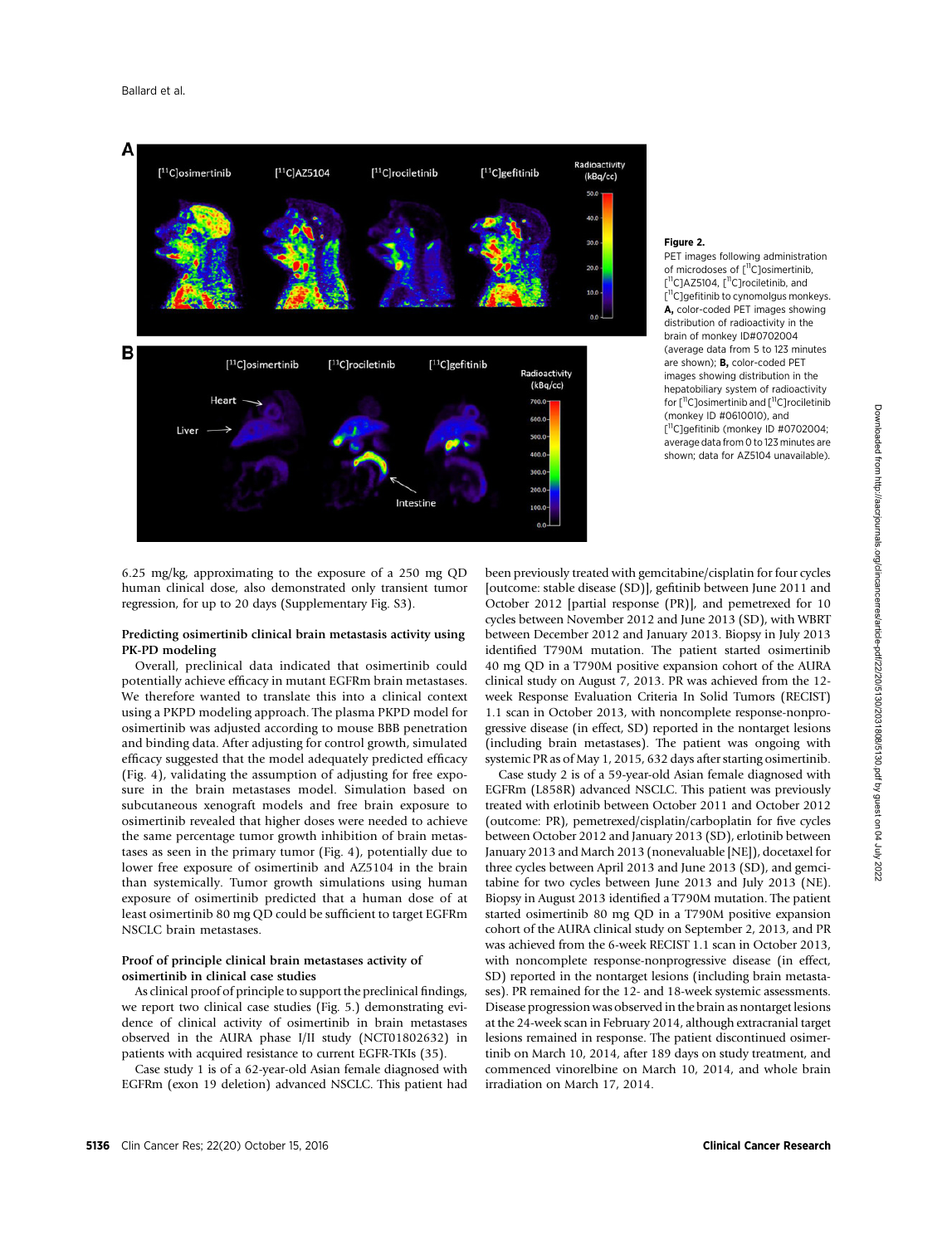

Figure 3.

Tumor bioluminescence (A), overall survival (B), and body weight (C) in a PC9 epidermal growth factor receptor exon 19 deletion mutation-positive mouse brain metastases model during treatment with osimertinib 5 and 25 mg/kg once daily (QD), rociletinib 100 mg/kg QD, or vehicle.

## Discussion

Identification of brain metastases in patients with NSCLC has increased over recent decades; contributing factors include improved survival as a result of more effective systemic therapies, and improved imaging quality and accessibility allowing detection of asymptomatic lesions (36). Although approximately one-third of patients with NSCLC progress during treatment by the development of brain metastases (3), there are few effective treatment options available.

Traditionally, WBRT has been regarded as the cornerstone of treatment; however, there are concerns regarding its long-term neurotoxicity profile (37). In recent years, brain metastases management has been refined, and now includes local therapies such as surgical resection for single brain lesions and stereotactic radiosurgery for oligometastatic lesions (22).

Incomplete BBB penetration is widely viewed as the reason for the high prevalence of brain metastases in patients with NSCLC who have achieved good systemic control with chemotherapy regimens (20). As currently available EGFR-TKIs have a limited ability to penetrate the BBB, there remains an unmet need for EGFR-TKIs with improved clinical efficacy against brain lesions. This is particularly important as patients with EGFRm advanced NSCLC are living longer, and managing long-term neurotoxicity related to WBRT is challenging. We therefore describe preclinical



#### Figure 4.

Observed (marker) and predicted (solid lines) activity of osimertinib 5 mg/kg QD (once daily) in a PC9 brain metastases model in mice (A). Simulated osimertinib dose–response for brain metastases in patients using human pharmacokinetics, mouse brain penetration data, and the preclinical PKPD model (PC9 BM). The corresponding subcutaneous curves (PC9 SC) are shown for comparison. The two lines represent the 95% confidence interval of the dose-response (B).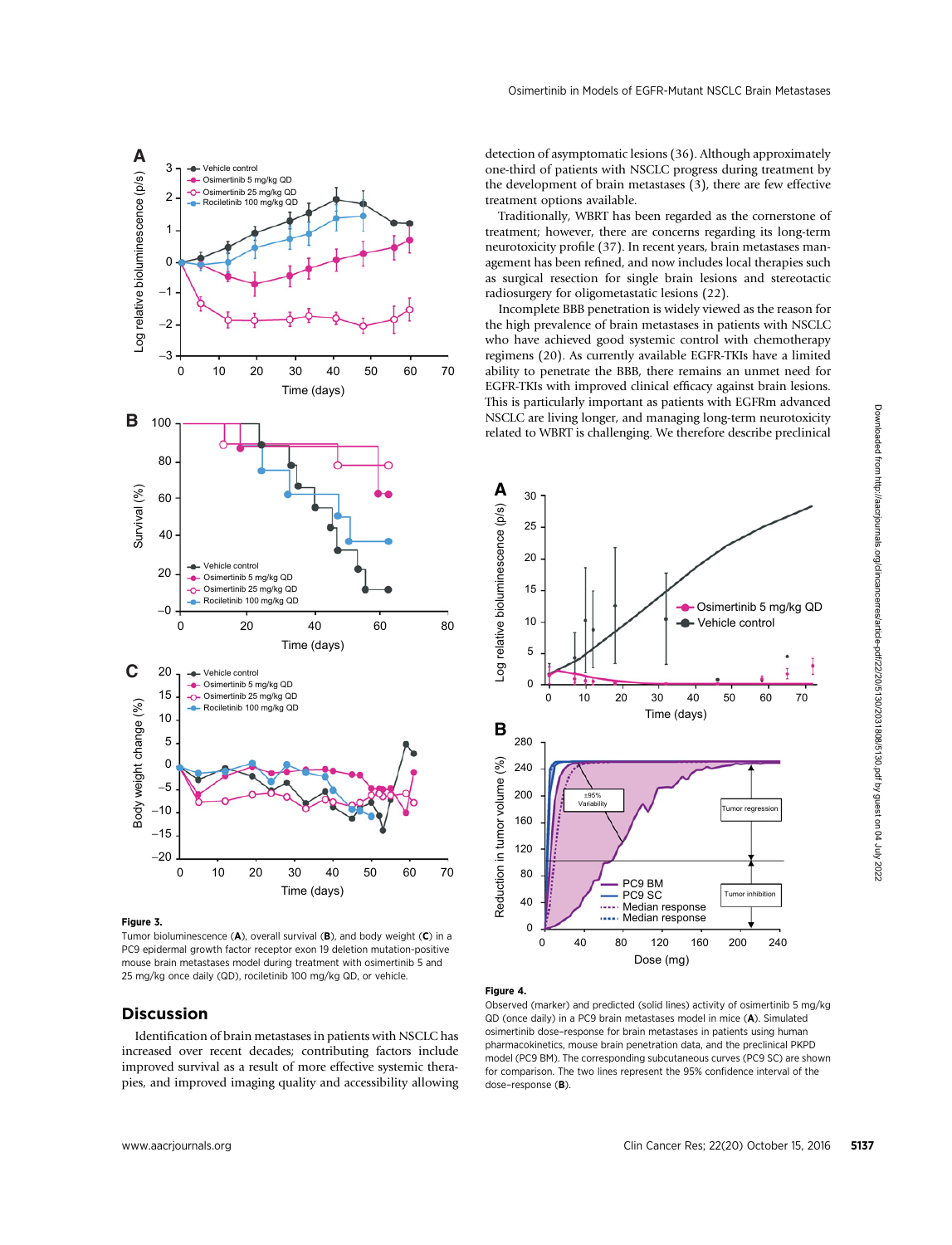

#### Figure 5.

Brain magnetic resonance imaging for case study  $1(A)$  baseline on July 23, 2013, and (B) July 2, 2014, and case study 2 (A) baseline on August 9, 2013, and (B) October 8, 2013.

and clinical evidence supporting that osimertinib may be an EGFR-TKI with improved brain exposure for treatment of brain metastases in the EGFRm NSCLC setting.

Kpuu,brain is well established as a good predictor of BBB permeability, with values greater than 0.3 indicative of good diffusion across the BBB (38). Osimertinib was shown to have a good Kpuu,brain value (0.39) compared with other currently available TKIs and rociletinib, suggesting it has the potential to achieve good brain exposure. This was despite evidence that osimertinib is a substrate of P-gp and BCRP efflux transporters, which are involved in the removal of toxins, drugs, and chemotherapies from the CNS, ultimately leading to drug resistance in the brain, when measured in cell lines (MDCK-MDR1, MDCK-BCRP) overexpressing these transporters (6–9). In the Caco2 cell line, which expresses P-gp/BCRP at physiological levels, osimertinib was the only agent without an efflux ratio, suggesting that permeability of osimertinib is sufficient to overcome the efflux in this nontransfected human cell line. In contrast, the other EGFR-TKIs assessed were restricted by efflux. By analogy, this same phenomenon could be happening at the BBB, resulting in the superior brain penetration of osimertinib, compared with the other TKI agents; however, these data need to be confirmed before any firm conclusions can be drawn.  $Kp_{uu}$  data presented here consistently showed that osimertinib could achieve significant exposure in the brain. Moreover, preclinical data showed that osimertinib caused durable shrinkage in an in vivo EGFRm brain metastases model at clinically relevant doses, consistent with its efficacy in extracranial preclinical models (25).

Importantly, the improved brain exposure of osimertinib indicated by these preclinical studies may result in improved clinical activity compared with currently available EGFR-TKIs, and also rociletinib. In these studies, osimertinib was more highly distributed to the mouse brain than gefitinib, afatinib, and rociletinib, and penetration of the rat brain was greater than previously described for gefitinib (39). Interestingly, low uptake into brain was also observed for erlotinib in xenografted mice (40). Osimertinib also demonstrated markedly more penetration of the nonhuman primate brain than rociletinib and gefitinib at microdosing levels. In the PC9 EGFRm mouse brain metastases model, osimertinib 25 mg/kg QD induced sustained tumor regression, with the antitumor activity correlating with overall survival. Although a dose of gefitinib 6.25 mg/kg, which roughly equates to a 250 mg QD human clinical dose, also demonstrated tumor regression, this was only for up to 20 days. Interestingly, consistent with distribution studies, no tumor regression was achieved with rociletinib at a dose of 100 mg/kg, and no survival benefit observed. It should be noted that at a dose of 25 mg/kg, plasma exposure of the active metabolites AZ5104 and AZ7550 was  $\sim$ 24% to 34% that of osimertinib, whereas human exposure of the metabolites has been reported as  $\sim$ 10% (41). In addition, the plasma terminal half-life of osimertinib was  $\sim$ 3 hours in mouse models, and reported as at least 50 hours in healthy volunteers (25).

An EGFR-TKI designed specifically to penetrate the BBB (AZD3759) is currently being investigated for treatment of patients with NSCLC with brain metastases. AZD3759 is active against EGFR-TKI sensitizing mutations, and preclinical evidence indicates that this compound shows good penetration of the BBB and induces profound tumor regression in animal models. In addition, in an ongoing phase I study in patients with EGFRm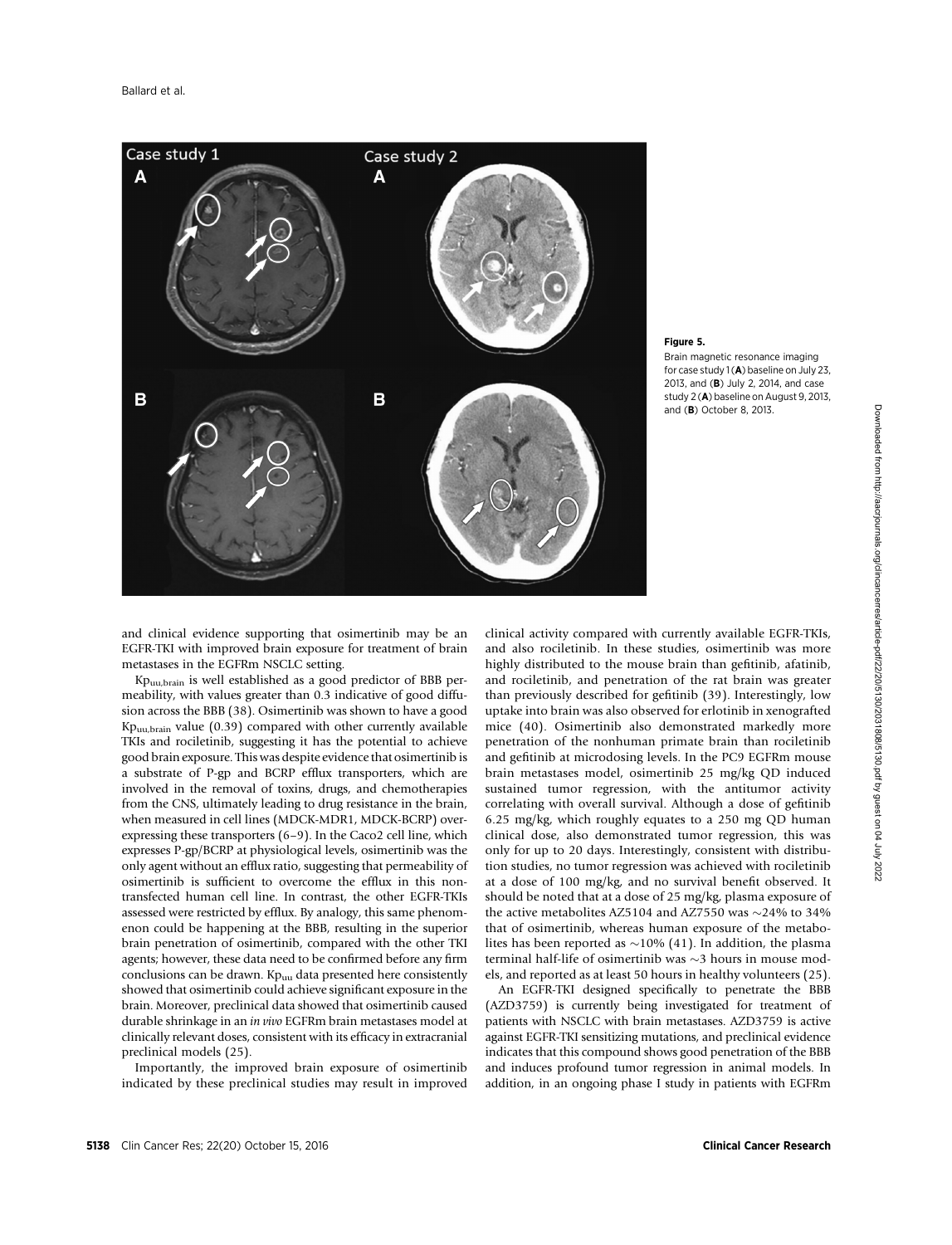NSCLC (BLOOM; NCT02228369), AZD3759 was well tolerated and was associated with intracranial tumor shrinkage (42). Although data are encouraging, it is important to note that, unlike osimertinib, this compound is not selective for T790M resistance mutations.

PET microdosing has been shown to be a robust method of predicting brain exposure compared with pharmacological dosing (43) and is comparable to microdialysis for confirming adequate brain exposure of CNS drug candidates (44). The low extent of brain exposure for gefitinib in the PET studies is consistent with human clinical experience, lending support to this approach being predictive. Indeed, PET microdosing in nonhuman primates has been used to confirm adequate brain exposure with AZD3241, a drug targeting the CNS to support to the conduct of phase IIa studies in patients (45, 46).

The greater distribution of osimertinib in the brain has the potential to translate into clinical benefit versus other EGFR-TKIs. Based on PKPD modeling, doses of up to 240 mg QD were simulated for brain metastases. These tumor growth simulations predicted that osimertinib at the current clinically recommended dose of 80 mg QD could be sufficient to target human EGFRm NSCLC brain metastases, although 160 mg QD may be more effective. This potency modeling is based on the observed lack of metabolite exposure in preclinical brain models, which contrasts to systemic plasma levels; it will be important to determine whether metabolites have similar lack of exposure in the clinical setting. Indeed, in strong support of these preclinical predictions, we also present early evidence of clinical activity of osimertinib in brain metastases, observed in two case studies of patients enrolled in the phase I AURA study. Both of these patients' cases achieved benefit from osimertinib treatment for controlling brain lesion growth. TKL have the client of the client of the client of the client of the client of the client of the client of the client of the client of the client of the client of the client of the client of the client of the client of th

The collective preclinical results reported here are promising, and suggest that osimertinib could offer a new clinically significant treatment option for patients with EGFRm brain metastases. Nonetheless, further investigation of osimertinib in patients with EGFRm NSCLC and brain metastases is warranted. An analysis of osimertinib PK in cerebrospinal fluid is an exploratory objective in the ongoing AURA3 (NCT02151981) trial, in which patients with EGFRm advanced NSCLC and stable brain metastases have been enrolled. As patients with brain metastases frequently present with concurrent leptomeningeal metastases (LM; ref. 47), osimertinib and AZD3759 are also being investigated in patients with LM in a phase I study (NCT02228369).

#### Disclosure of Potential Conflicts of Interest

P. Ballard, M. Cantarini, and P. Johnstrom have ownership interest (including patents) in AstraZeneca. J.C-H. Yang reports receiving speakers

#### References

- 1. National Comprehensive Cancer Network. NCCN clinical practice guidelines in oncology NSCLC (version 7.2015), 2015 [cited 2015 Jul 16]. Available from: http://www.nccn.org/professionals/physician\_gls/pdf/ nscl.pdf.
- 2. Masters GA, Temin S, Azzoli CG, Giaccone G, Baker S Jr, Brahmer JR, et al. Systemic therapy for Stage IV non-small-cell lung cancer: American Society of Clinical Oncology Clinical Practice Guideline update. J Clin Oncol 2015;33:3488–515.
- 3. Mujoomdar A, Austin JH, Malhotra R, Powell CA, Pearson GD, Shiau MC, et al. Clinical predictors of metastatic disease to the brain from non-small cell lung carcinoma: primary tumor size, cell type, and lymph node metastases. Radiology 2007;242:882–8.

bureau honoraria from and is a consultant/advisory board member for AstraZeneca. P. Janne has ownership interest (including patents) in Gatekeeper Pharmaceuticals, is a consultant/advisory board member for ACEA Bioscience, Ariad, AstraZeneca, Boehringer Ingelheim, Chugai Pharmaceuticals, Merrimack Pharmaceuticals, Pfizer, and Roche/Genentech, reports receiving commercial research grants from Astellas Pharmaceuticals and AstraZeneca, and post-marketing royalties from Dana Farber Cancer Institute-owned intellectual property on EGFR mutations, which is licensed to Lab Corp. No potential conflicts of interest were disclosed by the other authors.

#### Authors' Contributions

Conception and design: P. Ballard, J.W.T. Yates, Z. Yang, D.-W. Kim, J.C.-H. Yang, M. Cantarini, P. Johnström, K.S. Thress, D. Cross

Development of methodology: J.C.-H. Yang, M. Box, P. Johnström, J. Malmquist

Acquisition of data (provided animals, acquired and managed patients, provided facilities, etc.): J.C.-H. Yang, M. Cantarini, A. Jordan, P. Johnström, J. Malmquist, P.A. Jänne

Analysis and interpretation of data (e.g., statistical analysis, biostatistics, computational analysis): P. Ballard, J.W.T. Yates, Z. Yang, D.-W. Kim, J.C.-H. Yang, M. Cantarini, K. Pickup, P. Johnström, K. Varnäs, K.S. Thress, D. Cross

Writing, review, and/or revision of the manuscript: P. Ballard, J.W.T. Yates, Z. Yang, D.-W. Kim, J.C.-H. Yang, M. Cantarini, K. Pickup, A. Jordan, M. Hickey, M. Grist, M. Box, P. Johnström, K. Varnäs, J. Malmquist, K.S. Thress, P.A. Jänne, D. Cross

Administrative, technical, or material support (i.e., reporting or organizing data, constructing databases): P. Ballard, M. Grist, J. Malmquist Study supervision: P. Ballard, M. Cantarini, D. Cross

Other (synthesis of the chemical compounds for labeling and use in the studies): M. Box

#### Acknowledgments

We thank Jon Moran, PhD, from iMed Comms, an Ashfield Company, part of UDG healthcare plc, who provided medical writing support funded by AstraZeneca. We also thank Sue Ashton and Martine Mellor (plasma and brain in vivo), Ryan Bragg (radiolabels), and M. Raymond V. Finlay (coordination of chemistry) from AstraZeneca, members of the Karolinska Institutet PET group (PET micro-dosing), and Ziqiang Cheng and Kan Chen (ICC; gefitinib in vitro brain binding data) for their contributions to these studies.

#### Grant Support

This research was funded by AstraZeneca.

The costs of publication of this article were defrayed in part by the payment of page charges. This article must therefore be hereby marked advertisement in accordance with 18 U.S.C. Section 1734 solely to indicate this fact.

Received February 12, 2016; revised June 8, 2016; accepted July 5, 2016; published OnlineFirst July 19, 2016.

- 4. Heon S, Yeap BY, Britt GJ, Costa DB, Rabin MS, Jackman DM, et al. Development of central nervous system metastases in patients with advanced non-small cell lung cancer and somatic EGFR mutations treated with gefitinib or erlotinib. Clin Cancer Res 2010;16: 5873–82.
- 5. Garg P, Dhakne R, Belekar V. Role of breast cancer resistance protein (BCRP) as active efflux transporter on blood-brain barrier (BBB) permeability. Mol Divers 2015;19:163–72.
- 6. Togashi Y, Masago K, Masuda S, Mizuno T, Fukudo M, Ikemi Y, et al. Cerebrospinal fluid concentration of gefitinib and erlotinib in patients with non-small cell lung cancer. Cancer Chemother Pharmacol 2012; 70:399–405.